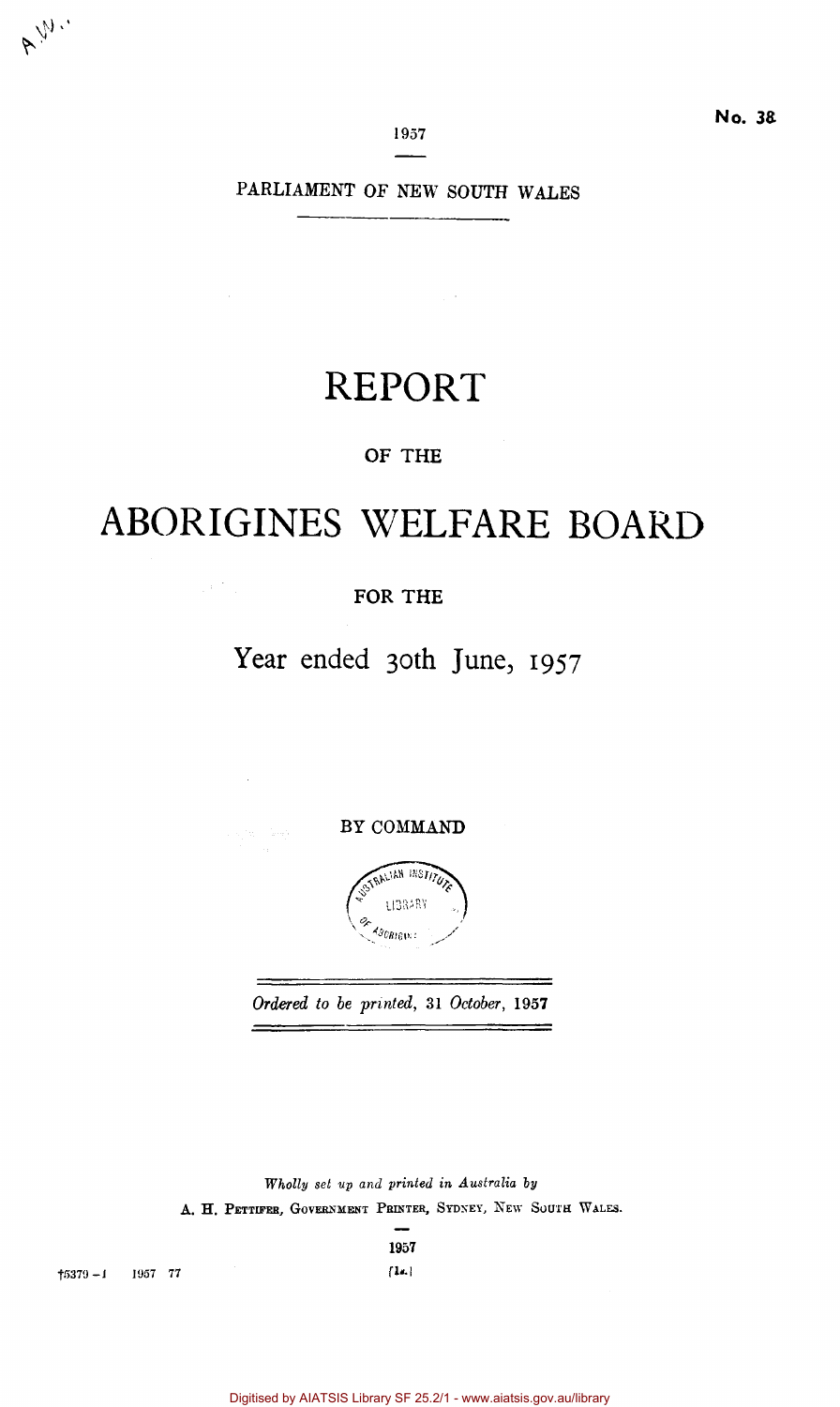

## Report of the Aborigines Welfare Board, New South Wales, for the Year ended 30th June, 1957.

Presented to the Honourable Christopher Augustus Kelly, M.L.A., Chief Secretary, pursuant to Section 19B of the Aborigines Protection Act, 1909-43.

#### **I. THE BOARD.**

 $\omega = \omega$  .

#### **Personnel and Meetings.**

During the year, the following changes took place in the<br>personnel of the Board. Mr. N. W. Drummond, B.A., the<br>representative of the Education Department, retired, and Mr.<br>P. C. Price, B.Sc., Deputy Director-General of Sec his stead.

The constitution of the Board at 30th June, 1957, was as follows:—

Under Secretary, Chief Secretary's Department—Mr. C. J. Buttsworth (Chairman).

Superintendent of Aborigines Welfare—Mr. M. H. Saxby. Officer of the Department of Public Health—Dr. C. J. Cummins,  $M.B., B.S., D.P.H.$ 

Officer of the Department of Public Instruction—Mr. V. J. Truskett, B.A.

Member of Police Force—Superintendent P. B. Clifton.

An expert in Agriculture—Mr. S. Wyatt, M.L.A. An expert in Sociology and/or Anthropology—Professor

A. P. Elkin, M.A., Ph.D. (Vice-Chairman). Two persons nominated by the Minister—Mr. H. Sawtell,

Hon. E. G. Wright, M.L.C. Two aborigines-

(a) one full-blood—Vacant.

(6) one having admixture of aboriginal blood—• Mrs. P. M. Gibbs.

Monthly meetings were held during the year, when statutory business was transacted and matters of general policy discussed.

As yet, no nomination has been received to fill the vacancy on the Board for a full-blooded aboriginal member.

#### **Policy.**

The gradual, and ultimate assimilation of the aboriginal people into the general life of the community, has been and will continue to be the policy of the Board. This policy has been adopted in all States of Australia and wealth Government.

The measures adopted by the Board, for the improvement<br>in the housing, education, health and employment of the<br>aborigines are directed towards the preparation of these<br>people, to enable them to take their place as worthy a

The Board's activities cover persons of aboriginal descent, either full-blood or with admixture of aboriginal and other races. Reference to "Aborigine" in this report, is to be understood in this sense.

#### **Visits** by **Board Members.**

The Superintendent of Aborigines Welfare paid a total of seventy-eight visits during the year to Stations and Reserves and the Training Homes for boys and girls. Other visits were made by the Chairman and Board Members.

On a number of occasions contact was made with local<br>civic authorities and other bodies interested in the welfare of<br>Aborigines. Addresses were given by various groups on the<br>problems of aborigines welfare and the work of

#### **General Expenditure.**

Expenditure by the Board of funds made available from Consolidated Revenue by the State Government, amounted to £190,610 which represented an increase of £2,331 on the pre-vious year's expenditure.

The amount spent from the General Loan Account was £4,772. This was a decrease of £8,867 compared with last year.

#### **Acknowledgements.**

The Board could not function effectively without the helpful interest and advice of other State Departments, such as Educa-tion, Works, Agriculture, Health, Police, Lands, Forestry and the Housing Commission; and the assistance of these is grate-fully acknowledged.

Mention is also made of the valuable services rendered by<br>Church groups and local committees which function actively<br>in many centres in promoting the spiritual and material wel-<br>fare of aborigines. In addition, other organ

Special mention must be made of the work of Apex during the year.

About two years ago the Association of Apex Clubs adopted as its National Service Scheme for a period of two years, "Aboriginal Welfare" throughout Australia.

Great interest has been evinced by the Clubs in N.S.W. and opportunities have been afforded to the Superintendent and<br>many field officers, to address members of Apex in various<br>parts of the State. Many misconceptions concerning the prob-<br>lem were dispelled and enlightenment afford tation.

Practical contribution by Apex has been forthcoming in<br>many directions. Social activities among aborigines have been<br>sponsored and participation of members of the white com-<br>munity fostered. Encouragement has been given to painting of the home.

During the year the Press, both metropolitan and country<br>has rendered invaluable service in bringing before the public<br>many of the problems that constantly present themselves to<br>the administration and the difficulties whic

It is felt that a great deal has been achieved in arousing the public conscience over the treatment of aborigines in the past and the obligations of citizens to adopt a sympathetic and helpful attitude towards the aspirations of these people.

## **H. FEATURES OF ADMINISTRATION.**

#### **Housing.**

Progress with the Board's rehousing programme was restricted owing to the limitation of funds for this purpose. Two houses were erected on town sites in the town of Dubbo and four on a new reserve within the town boundarie

Twenty-eight homes have been erected in various country towns, and for the most part, the occupants have become well integrated with the community.

**おんのう (**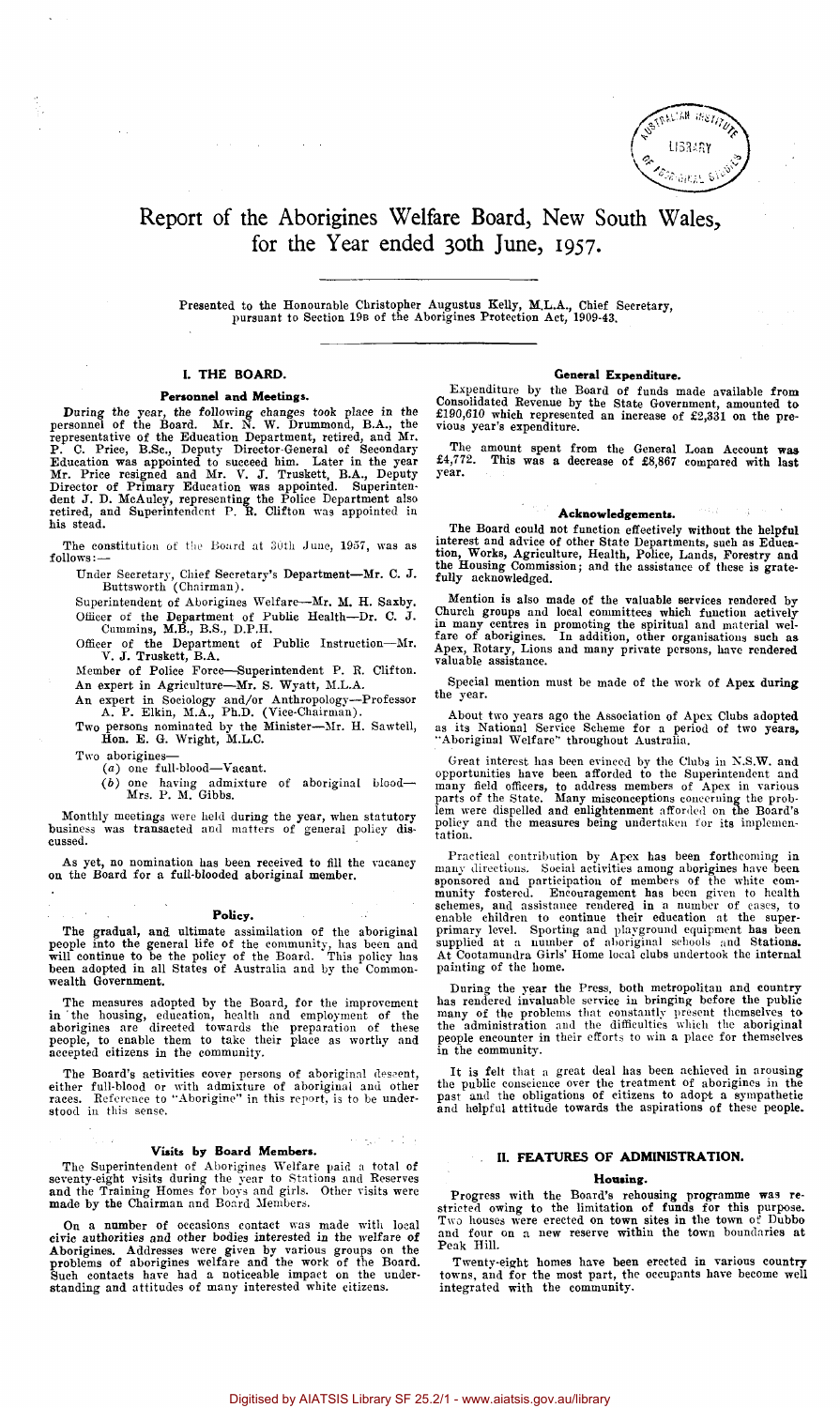During the year it was decided that some positive action<br>should be taken and proceedings were instituted against one<br>tenant who was well able to pay, but who was evading his<br>obligations. This resulted in a cash payment of

The Board felt it was desirable for special encouragement<br>to be given to aborigines who, by their thrift, demonstrated<br>they are making an effort to help themselves. With this in<br>view, loans for the purchase or erection of

#### **Education.**

The same educational facilities exist for aboriginal children as are available to children of white parents. All schools are staffed by fully qualified teachers of the Education Department and wherever possible children into the district public<br>ment and wherever possible children att

Many excel in sport and approximately 200 have gained admission to High Schools.

One girl who secured her Leaving Certificate at Casino High School last year is now enrolled in the Arts Course at Brisbane University, to which she gained a Scholarship.

During the year, ten bursaries, each of the value of £50 per annum, were awarded by the Board. There are now eighteen current bursaries held by aboriginal pupils attending High Schools.

Many of the children possess outstanding manual dexterity and the Education Department is generous in its supplies of special school equipment and issue of materials for needlework, manual work, gardening and other activit

#### Welfare Activities.

The Board now has a staff of six male Welfare Officers stationed at Sydney, Kempsey, Leeton, Dubbo, Moree and Lismore.

In addition, two lady Welfare Officers are located at Sydney.<br>One of them is a trained nurse whose time is spent mainly in country districts working among mothers, babies and addeesent girls, in the field of child care, ho

Welfare Officers cover large territories and are in constant touch with members of the aboriginal population. While they regularly visit all Stations and Reserves, their work lies primarily among those people who have not

By their contact with individuals and organisations in the general community these officers endeavour to enlist the sym-pathy and intelligent co-operation of the white population in the problem of aborigines.

Over the years, their work in this direction has been fruitful and there is now in the community a much better informed public attitude towards the needs of our aboriginal population.

#### "Dawn **Magazine".**

Publication of the Magazine has been continued each month.<br>It is a magazine for the aboriginal people who to an increasing degree are contributing to its contents. Each issue is<br>eagerly awaited, both by the aboriginal folk

#### Summer Seaside Camp.

As in past years, a Summer Camp was again held in January<br>on the Board's property at La Perouse. A total of seventy-<br>four boys and girls from the far western districts of the<br>State enjoyed a fortnight's holiday by the sea.

A full programme of recreation and entertainment, together with instructional outings was arranged. All campers received a medical and dental check up.

These camps are a wonderful experience for those outback children who are selected to attend.

#### III. ABORIGINAL WARDS AND CHILDREN'S HOMES.

Contrary to a popular misconception, the Board has no<br>power to assume control of aboriginal children—they can<br>only come under the legal control of the Board on the application of a responsible person, or if committed by a competent court.

Welfare Officers are vigilant in their oversight of substandard homes. Their efforts are directed towards the rehabilitation of the residents of such dwellings and only in extreme cases is court action taken for the remova lected children from their parents' care.

The Board maintains two homes for wards, one for girls at Cootamundra and one for boys at Kinchela.

It is the policy and constant endeavour of the Board to secure suitable foster homes for its wards. Such placement is considered to be superior to institutional care, since it provides the best substitute for a child's own

Many worthy citizens in the white community have offered their services as foster parents, and quite a number of aboriginal children are happily placed in the homes of these people. Others are boarded out with selected aboriginal records.<br>families.

At the 30th June, 1957, 260 children were in the care<br>of the Board as wards. Of these, eighty-nine were in the<br>Board's two homes, 128 were in foster homes, and the remainder<br>in denominational or other supervised homes.

Foster parents are paid a weekly boarding-out allowance, and are further assisted in the payment of medical and dental expenses, as well as incidental fees for educational purposes.

Wards over school leaving age, are placed in employment, and a proportion of their wages is paid to a trust account available to the ward on attaining the age of eighteen years.

Statistics concerning the number of placements of wards during the year, are shown in Appendix "A". Brief accounts of the two Homes conducted by the Board, appear at the end of this report.

#### **IV. ABORIGINAL STATIONS GENERALLY.**

The Board conducts sixteen aboriginal Stations, each of which is under the full-time control of a Manager and Matron, the latter in many instances being a trained nurse.

Houses are provided for the residents and every encourage-ment is given to the aboriginal people to adopt a standard of living comparable with that of the white community. Minor medical attention is given at a well equipped treatment room, and the Station endeavours to instruct mothers in child care and home management.

A Church and Recreation Hall exists to cater for religious<br>and recreational activities. Social life is fostered and the<br>people are encouraged to take an active part in community<br>life. This has proved to be helpful in prepa

On one Station a branch of the Country Women's Association has been established, and members mingle freely with those of nearby white branches.

Appendix "B" indicates the population of the various Stations at 30th June, 1957. Brief accounts of activities appear at the end of this report.

#### **V. ABORIGINAL RESERVES GENERALLY.**

The Board has a number of Reserves, which are areas set ide for the exclusive use of aborigines. They are not under aside for the exclusive use of aborigines. They are not under full-time management, as is the case with Stations, but in some instances part-time supervisors are employed.

On some Reserves the Board has erected a simple type home but, in the main, the people have built their own dwellings.

Generally speaking, the population on Reserves is not as as on Stations, and some are used mainly as temporary camping places by aborigines who follow seasonal work, such as fruit, beau and pea picking.

Appendix "C" sets out statistics concerning Reserves.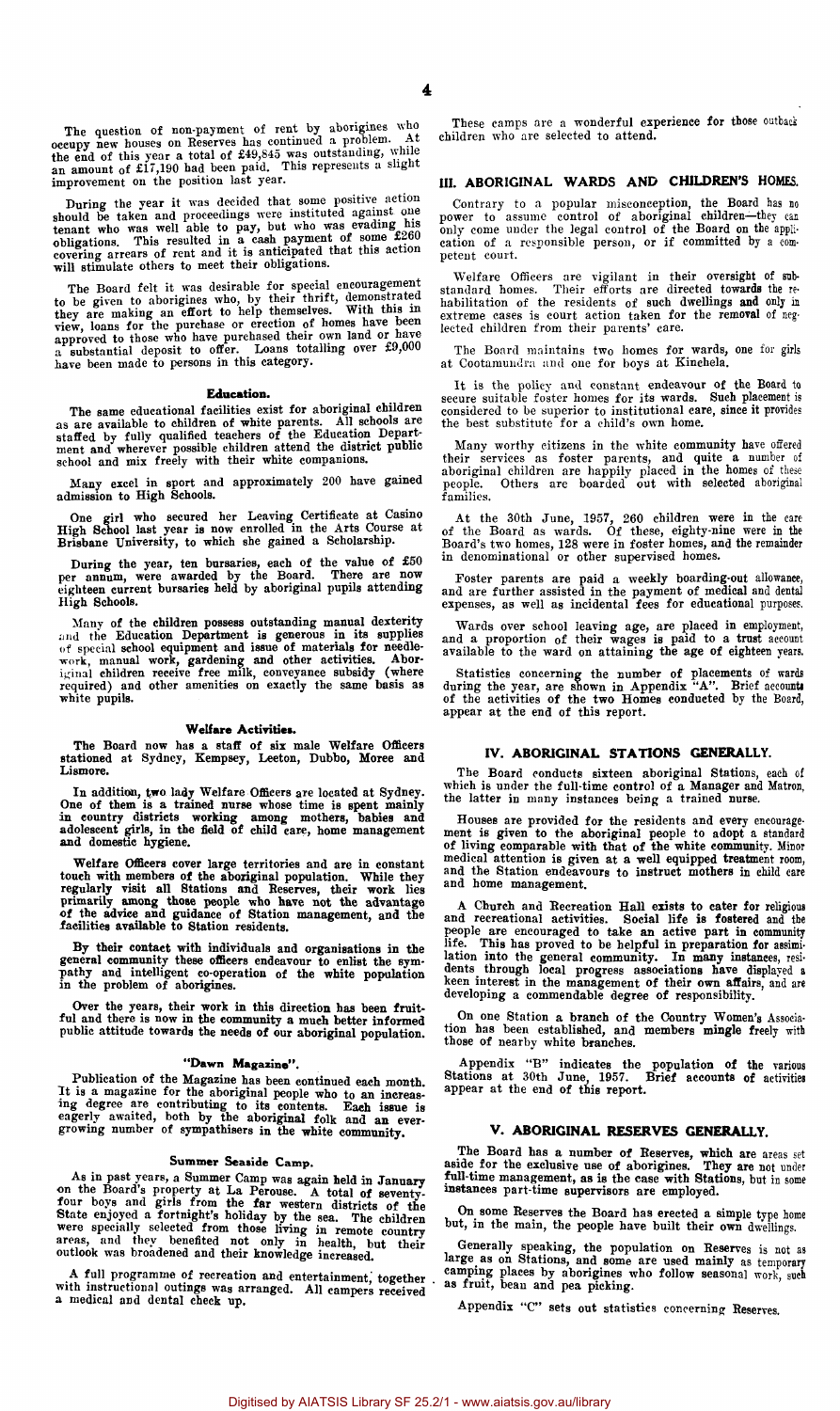#### VI. ABORIGINAL LIFE AND CONDITIONS.

Statistics.

A survey of the aboriginal population of New South Wales was completed during the year by the Board's Officers. This revealed that the lumber in this State was:

| Full Bloods<br>Half castes | .<br>. <b>.</b> .                                 | 235<br>6,600 |
|----------------------------|---------------------------------------------------|--------------|
|                            | Lesser castes $\ldots \ldots \ldots \ldots$ 6,763 |              |
| Total                      | 13.598                                            |              |

This represents a slight increase under each heading on the figures of the previous census.

This can be accepted as a fairly accurate census of pure bloods and people having an identifiable admixture of aboriginal blood, but it is safe to say that there are many others in the community of so light a caste as to b

Of the numbers stated, 4,758 reside on Stations and Reserves under the control of the Board. Of the remaining 8,840 some live in sub-standard conditions on the outskirts of country towns. Very many however, own or rent the

#### Labour and Employment.

While increasing numbers of aborigines are finding more<br>permanent types of employment, there are still many who<br>follow seasonal occupations and lead a somewhat migratory<br>existence. This is inimical to a stable economic pos

#### Relief and Benefits provided by the Board.

Indigent aborigines who are not eligible for the usual<br>Social Service Benefits are assisted by the Board. The policy<br>of the Commonwealth Government in regard to these benefits,<br>is dealt with later in this report. Food rati are made.

Treatment for minor ailments is available on Aboriginal<br>Stations and the more serious cases are referred for medical<br>attention or hospitalisation as necessary. These services are<br>available without charge to indigent person

Each Christmas a special issue of Christmas cheer is made and special functions are arranged by the Board for the children.

Where Progress and Parents and Citizens' Associations exist, the Board subsidises their funds to provide amenities for the general benefit of Stations.

Issues of clothing to indigent and other dependent aborigines, were as shown in the table hereunder:—

|                                  | Year ended 30th June. |       |     |         |                        |     |                |                                              |            |  |  |
|----------------------------------|-----------------------|-------|-----|---------|------------------------|-----|----------------|----------------------------------------------|------------|--|--|
| Outfits.                         |                       | Male. |     | Female. |                        |     | Total.         |                                              |            |  |  |
|                                  |                       |       |     |         |                        |     |                | 1955 1956 1957 1955 1956 1957 1955 1956 1957 |            |  |  |
| Summer Outfits<br>Winter Outfits | 168<br>141            | 131   | 115 | 194     | 132 111 216 169<br>173 | 175 | 192 384<br>335 | 301<br>304                                   | 303<br>290 |  |  |
| Totals                           | 309                   | 263   |     |         | 226 410 342            | 367 | <b>719</b>     | 605                                          | 593        |  |  |

#### Exemption Certificates.

Under the Aborigines Protection Act, a certificate of exemption from the provisions thereof, may be granted upon the application of any person having an admixture of aboriginal blood, who, in the opinion of the Board, is n

to such provisions. Exemptions are granted only after the enquiry, to persons of good character who have attained a satisfactory standard of living.

During the year under review, 137 such certificates were issued and a comparison with previous years is as follows:—

|           | 1954-55                 | 1955-56 | 1956-57 |
|-----------|-------------------------|---------|---------|
| Granted   | . 99                    | 110     | 137     |
| Deferred  | . <i>.</i> <del>.</del> | _       | ı       |
| Declined  | 1.1.1.1.1.1.1.1.1.1.3   | 7       | 25      |
| Cancelled | . 3                     | 5       | 6       |

#### Expulsion Orders.

The Board is empowered to order the expulsion of an abo-<br>rigine from any Reserve. This power is exercised only in<br>extreme cases of misconduct which has proved inimical to<br>the good order of the Station or the welfare of oth

During the year only two such orders were issued.

#### VII. COMMONWEALTH SOCIAL SERVICES.

Aborigines are entitled to Commonwealth Social Service<br>benefits such as Family Endowment, Maternity Allowances,<br>Sickness and Unemployment Benefit without restrictions. In<br>the case of Family Endowment, if it is considered t

So far as Invalid, Old Age and Widow's Pensions are con-cerned it is not the policy of the Commonwealth Department of Social Services to pay these to aborigines living on a Station which is under resident supervision by a Manager and Matron.

The Board feel that in so far as conditions in New South<br>Wales are concerned, this distinction is illogical and unjust.<br>Aged and invalid aborigines who may have paid taxes for<br>many years from their earnings are depived of

The Board will continue its efforts to have this anomaly removed.

#### CONCLUSION.

Housing remains a major problem and due to the limited funds available during the year, it was not possible for the Board to make much impact upon the arrears.

Although over £600,000 has been spent to date, it is esti-<br>mated that in the vicinity of an additional sum of £800,000<br>will be required to complete the programme.

The Government's policy of assimilation of the aboriginal people into the community is inextricably linked with the<br>attainment of a better standard of living, to which improved<br>housing conditions are essential. While aborigines live under<br>substandard conditions, they will not be to progess.

There is ample evidence to justify the Board's belief that due<br>to the active co-operation previously referred to and to the<br>vigorous efforts of the Board's officers, important advances have<br>been made in the appreciation of the public.

It is equally certain that the aborigines themselves are gain-ing an increasing awareness of their obligations, particularly regarding the need to increase their own efforts to improve their living standards and gain the respect of the community<br>in which they live.

> C. J. BUTTSWORTH, Chairman, Aborigines Welfare Board.

M. H. SAXBY, Superintendent of Aborigines Welfare.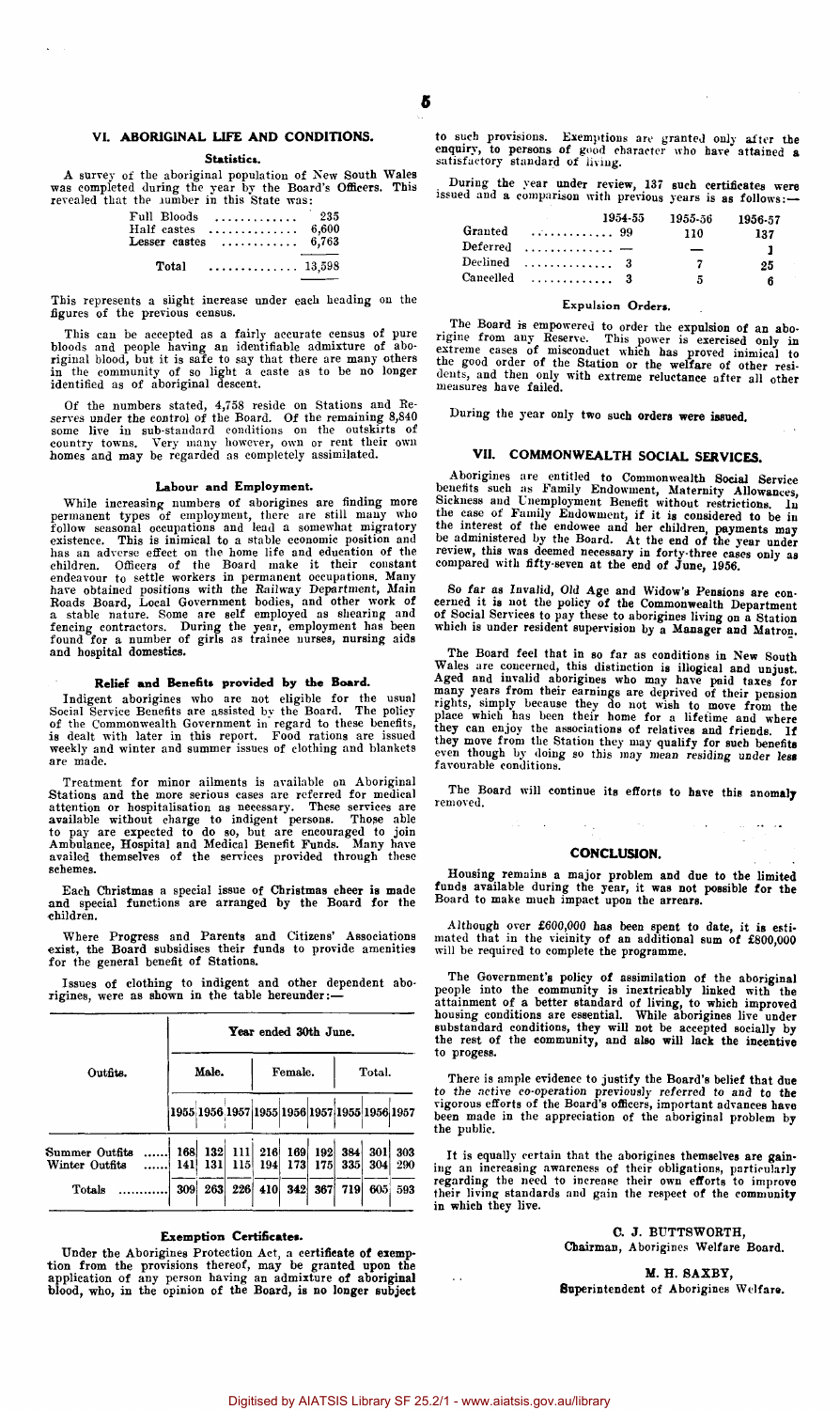#### APPENDIX TO "III" ABORIGINAL WARDS AND CHILDREN'S HOMES.

#### Kinchela Boys' Home.

This is a Home for aboriginal boys who have become wards of the Board. Their ages range from 5 to 17 years, and at the 30th June, 1957, forty-seven boys were in residence.

A school is conducted on the premises, and boys of High School standard travel to Kempsey where eighteen are in attendance. Those over school leaving age receive training in agricultural pursuits, prior to placement in emp

The health of inmates was good throughout the year, Regular medical and dental check-ups were carried out, and necessary treatment afforded.

A very full programme of sport and recreation is maintained, and a number of boys compete in district competitions.

Farm produce contributes largely to the domestic needs of the Home and during the year was valued at nearly £3,000. It included 4,282 lb. of vegetables, 8,261 gallons of milk, 1,710 lb. of butter and 1,015 dozen eggs.

Freedom from floods during the year resulted in an all round improvement in total production.

Local interest in the Home is high and the boys have a good reputation in the district.

Regular religious instruction is given, and the inmates are frequently entertained by local organisations.

The Home is making a valuable contribution in preparing under-privileged boys to become worthy citizens.

#### Cootamundra Girls' Home.

This Home now caters for a small number of boys of tender age. At the end of the period under review, there were forty-two inmates in the Home, four of whom were young boys.

Children of school age attend the schools at Cootamundra<br>and of these ten attend High School. One girl will sit for her<br>Intermediate Certificate at the end of the year, and another<br>is undertaking a business course at the l

Twelve children were discharged during the year, including a number of girls placed in employment.

A small dairy herd, orchard, poultry farm and vegetable garden are maintained at the Home. Produce is available for home consumption and practically all butter and jam used is produced at the Home.

A keen local interest is displayed in the Home and the children participate freely in church and social activities, while entertainment is frequently provided at the Home by interested friends.

Local Apex Clubs assisted materially during the year, and undertook internal painting of the buildings and erection of fencing.

During the year the girls were favoured with a visit by Albert Namatjira, who later presented the Home with a valuable painting.

### APPENDIX TO "IV"—ABORIGINAL STATIONS GENERALLY.

#### Boggabilla.

The population of the Station remained fairly static, but four people left during the year to take up residence in the community. The employment position has been good and the menfolk are willing workers.

A vigorous repair programme was followed and considerable damage occasioned by floods last year was repaired. A Recre-ation Hall and Church were completed which enabled an expansion of social and spiritual activities.

A branch of the Country Women's Association was formed, and members are active in C.W.A. affairs. A library has been commenced and enthusiasm is high.

#### Brewarrina.

For this Station the year has been a period of recovery from the devastating floods of 1955 and 1956. Much repair work was necessary to residences and the pumping plant and progress has been made in this direction.

The Station Recreation Hall was completed and is now available for social and religious functions.

Employment of able bodied men has been plentiful in the vicinity and it has not been necessary for workers to go so far afield as formerly.

There is a school on the Station, but the Board regrets that this has been closed for some time, due to no teacher being available. Some residents moved away to enable their children to attend school elsewhere.

#### Burnt Bridge (near Kempsey)

Although the residences are of the old type, they have recently been repaired and painted in attractive colours. Set in tall timber and well spaced they have a pleasing appearance.

Extensions to the Recreation Hall have been made and the<br>interior has been lined and painted. Regular social activities<br>are held and the people of Burnt Bridge are taking an increas-<br>ing interest in communal activities. I Association to the local ambulance.

Mothers and babies attend a Baby Clinic conducted fort-nightly on the Station and there has been an improvement in the general health of the children.

An excellent school is conducted near the Station and children have done well in the fields of education and sport.

A very pleasing change in the attitude of the local white community towards aborigines is apparent, and, undoubtedly this can be attributed to the work and conduct of the Station residents.

#### Burra Bee Dee (via Coonabarabran).

This is a small Station and the Manager is responsible also for the supervision of a nearby Reserve and of a number of families living in the town of Coonabarabran.

There is little social activity on the Station, due to the fact the residents attend functions in the town. All children attend the local public school and the residents are generally well integrated with the local white community.

Employment has been somewhat spasmodic, but nevertheless a number of men are permanently employed in the timber and pastoral industries and the Railway Department.

#### Cabbage Tree Island.

This Station is located on a pleasantly situated island in the Richmond River, near Ballina. The residents are well advanced socially and if homes were available many could merge with the local community. During the year f

The health of residents has been good, and efforts towards worm eradication have had satisfactory results

Residents participate freely in district sport and are well accepted in the district.

School is conducted on the Island, where one of the teachers is an aboriginal young woman, who qualified at the Teacher's College. Five children attend Ballina High School.

The Manager reports the conduct and co-operation of the people to be good.

#### Cowra.

The Station is quite close to the town, and children are able to attend the town schools.

Houses are fairly new, for the most part well cared for and many residents have flower and vegetable gardens.

The employment position during the year has not been good, seasonal work having been affected by adverse local conditions. Heavy transport of stock also has had its effect on the employment of some who previously followed droving as an occupation.

A number of local residents display an interest in the Station and frequently conduct religious services, and social functions on the property.

#### Moree.

This Station is located close to the town of Moree, and all residences are modern. Most are well cared for and many are comfortably furnished.

Employment in the district has been plentiful and a number of men are in work of a permanent nature.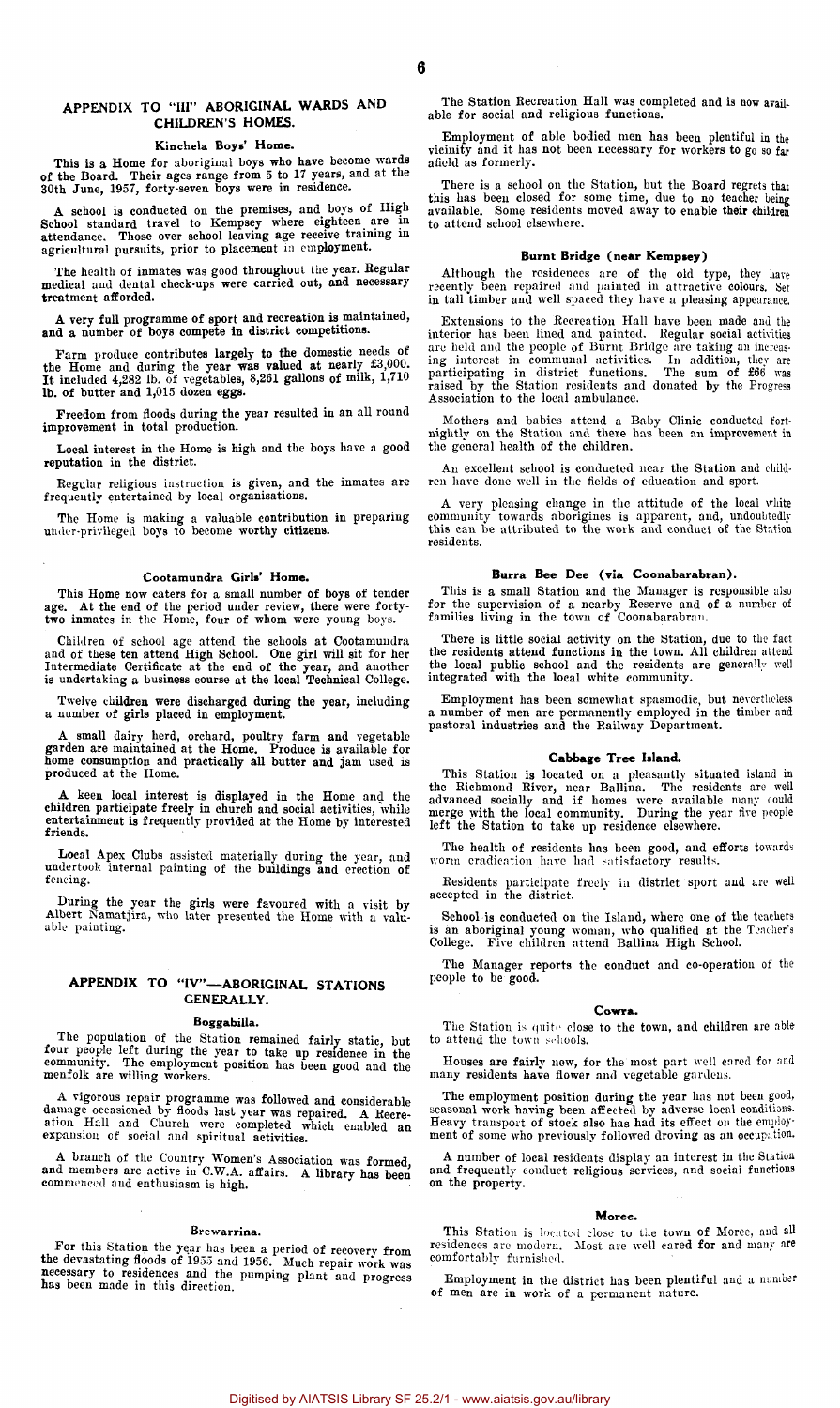The behaviour of residents is good, and a keen interest is displayed in social activities.

Aboriginal pensioners have been invited to join the Moree Pensioners' Association and attend its monthly functions.

School on the Station is- attended by about 160 children.

#### Murrin Bridge (near Lake Cargelligo)

Floods affected this Station early in the year, but a good recovery has been made and damage repaired. Roads have been regraded and gravelled and other maintenance work carried out. The houses are of modern design.

The employment position was affected by the floods, and later by a very dry spell. Taken over the whole year it has not been good, even though men went far afield in search of it.

There is not a great deal of social activity, although some interest is displayed by children. A Brownie Pack is well patronised by girls and efforts are being made to commence a Boy Scout Troop.

School on the Station is attended by 108 children.

#### Caroona (near Quirindi).

Of the 204 residents, the majority are ready to take their place in the community. Their homes are well kept and nicely furnished, and many of the residents are in lucrative •employment.

The Station is in very good physical condition, and with gardens and shrubs, presents a neat and tidy appearance.

Although well able to do so, residents of this Station have<br>consistently refused to pay the very nominal rental charged<br>by the Board for the modern type cottages erected since the<br>war. In an endeavour to overcome this atti considers it essential that these people should learn to accept their obligations, as well as enjoy privileges afforded them.

#### Roseby Park (near Nowra).

This is one of the Board's smallest Station, being situated on Orient Point near the mouth of the Shoalhaven River. There is a growing white settlement adjacent to the Station, and it is anticipated that eventually it will be possible to absorb the Station residents in the local community.

Some white children attend the school on the Station, and this assists the process of assimilation.

Residents generally follow seasonal work along the South Coast, which this year was fair only.

The road of access has been improved and the town electricity supply connected to the Station. Roman.

#### Tabulam (near Casino).

The 153 residents are comfortably housed in modern homes, which are well cared for, with gardens, lawns and some poultry runs.

Able bodied men are employed in the surrounding district, mainly on farm work of a casual nature. There is little oppor-tunity for permanent employment.

Children attend school on the Station, and a good standard of education is maintained.

Outstanding success has been achieved by pupils in sport and group singing.

Residents are interested in religious activities, the social club, women's sewing class and hobbies class. Six girls attend the Brownie Pack at Tabulam.

The Social Club has raised substantial funds, by growing corn towards the purchase of a projector. It has also made donations to the Casino Hospital and District Ambulance.

#### Taree.

A pleasing feature of this Station is the degree of accept-ance of most residents by the local white community. The people seem to display a greater degree of initiative and self-reliance than in most other places.

An active native Church, managed entirely by the people,<br>is in existence, and there is a healthy social organisation on<br>the Station which extends to participation in outside activities.<br>A child from the Station is a pupil function and sent £16 to the School.

All children attend the local town school and are becoming well integrated.

Many houses were painted during the year and some resi-dents had their homes connected to the town electricity supply.

The Station roads were re-formed and graded.

#### Walgett.

Separation of the duties of Manager and Teacher at the Station has resulted in a general improvement. The Manager<br>has had more time to devote to care and maintenance of the<br>Station and the organisation of social activities

Work has been plentiful, and the economic position of resi-dents much more stable.

#### Wallaga Lake.

Marked improvement in this Station is apparent. Greater interest is being displayed by residents in social activities, and the recreation hall is used almost every night. The weekly games night is popular. Dances are held and the ladies on the Station provide an excellent supper.

The position has been helped by the availability of work and the improved economic status of the people for the greater part of the year.

A Baby Clinic operates and there has been a general improvement in the health of the children.

School is conducted on the Station, but two children attend High School at Narooma.

#### Woodenbong.

The population of this Station has fluctuated during the year. The minimum was 125 and the maximum 208; the reason being the variation in seasonal occupations. The more stable type of workman found fairly regular employment in the timber industry.

There was very little serious illness and treatment for worm infestation was continued, and a reduction in its incidence was noted.

Resident Missionaries of the United Aborigines Mission were appointed and, in addition to ministering to the spiritual needs of the people, boys' and girls' clubs and a kindergarten were established.

The Station Football Club was disbanded and a number of the players have become members of the local town teams.

#### Wreck Bay (near Jervis Bay).

This Station is situated in Commonwealth Territory and is administered by the Aborigines Welfare Board on behalf of the Commonwealth Government.

Buildings were repaired and painted and residents are showing improvement in the care of their homes. A sewerage system was installed and this should assist materially in combating worm infestation.

Employment is found in the fishing and timber industries, and, in the off season, in bean and pea picking.

There is an active Social Club, and money was raised towards the purchase of a film projector, the balance being provided by the A.C.T. Services Department, Canberra,

A community vegetable garden is maintained and the playing field was levelled and planted with grass.

Children attend school on the Station and two travel to High School in Nowra.

 $\frac{1}{2}$ 

<del>a sa tanta 199</del><br>Sa tanta na kalendari na katalog ang kalendari ng Kabupatèn Kabupatèn Kabupatèn Kabupatèn Kabupatèn Kabupatèn

 $\bar{z}$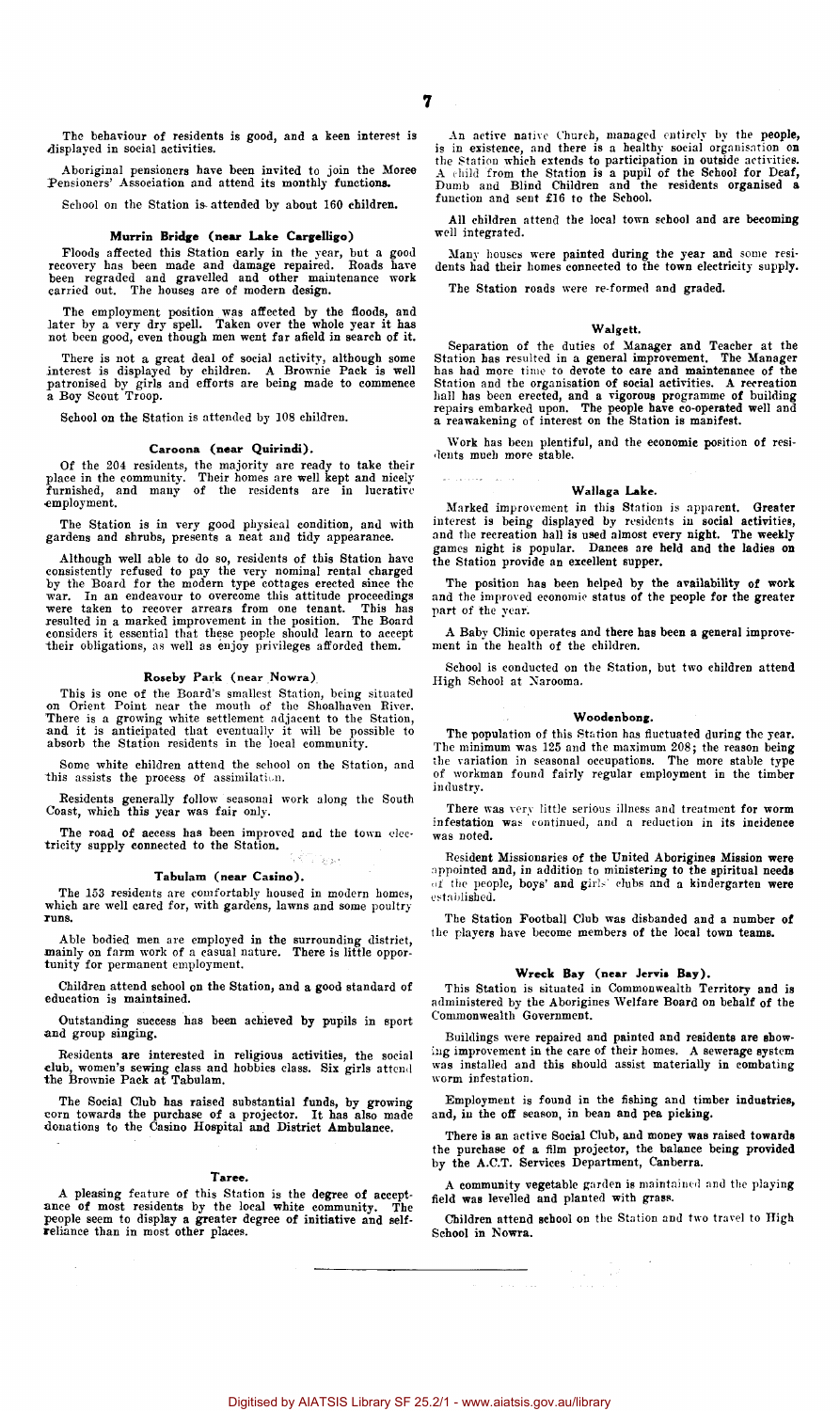## APPENDIX "A".

## MOVEMENTS OF WARDS.

|                               | 1954-55.        | 1955-56.  | 1956-57.        |
|-------------------------------|-----------------|-----------|-----------------|
|                               | 194<br>15<br>26 | 215<br>55 | 232<br>27<br>82 |
|                               | 235<br>20       | 287<br>55 | 341<br>81       |
| and the state of the state of | 215             | 232       | 260             |

## PLACEMENT OF WARDS AT END OF YEAR.

| ili kacamatan ing Kabupatèn Indonesia.<br>Kacamatan ing Kabupatèn Indonesia (Kabupatèn Indonesia) | $1954 - 55.$                            | 1955–56.                          | $1956 - 57$ .               |
|---------------------------------------------------------------------------------------------------|-----------------------------------------|-----------------------------------|-----------------------------|
|                                                                                                   | 45<br>47<br>15<br>69<br>29<br>10<br>215 | 44<br>29<br>93<br>27<br>31<br>232 | 42<br>93<br>35<br>40<br>260 |

## PLACEMENT OF WARDS ADMITTED OR COMMITTED.

|                                                                                                                                                         | 1954-55.               |                  |            | 1955-56.      | 1956-57.                    |                                |
|---------------------------------------------------------------------------------------------------------------------------------------------------------|------------------------|------------------|------------|---------------|-----------------------------|--------------------------------|
| and the state of the state of the state of                                                                                                              | Adm.                   | Ctd.             | Adm.       | Ctd.          | Adm.                        | Ctd.                           |
| Kinchela Boys' Home<br>Cootamundra Girls' Home<br>Denominational Homes<br>Boarded-out with foster parents<br>Placed in employment under Reg. conditions | 2<br>5<br>$\cdots$<br> | 3<br>6<br>5<br>ጹ | <br>3<br>5 | 10<br>20<br>8 | 4<br>9<br><br>6<br>$\bf{2}$ | 11<br>22<br><br>18<br>17<br>14 |
|                                                                                                                                                         | 15                     | 26               | 17         | 55            | 27                          | 82                             |

## APPENDIX "B".

## LIST OF ABORIGINAL STATIONS—VITAL STATISTICS AND RATION RECIPIENTS.

|                                                                                                                                                                                                                                         |                                                                                                          |                                                                                                             | Population on                                                                                               |                                                                                                            |                                                                                                              | Ration                                                                                           | Statistics.                                                                               |                                                                                   |                                                                                                   |                                                                                          |                                                                                                                                                 |                                                                                                               |                                                                                                                                         |                                                                                                                                          |                                                                                                                                                    |                                                                                                                                                             |
|-----------------------------------------------------------------------------------------------------------------------------------------------------------------------------------------------------------------------------------------|----------------------------------------------------------------------------------------------------------|-------------------------------------------------------------------------------------------------------------|-------------------------------------------------------------------------------------------------------------|------------------------------------------------------------------------------------------------------------|--------------------------------------------------------------------------------------------------------------|--------------------------------------------------------------------------------------------------|-------------------------------------------------------------------------------------------|-----------------------------------------------------------------------------------|---------------------------------------------------------------------------------------------------|------------------------------------------------------------------------------------------|-------------------------------------------------------------------------------------------------------------------------------------------------|---------------------------------------------------------------------------------------------------------------|-----------------------------------------------------------------------------------------------------------------------------------------|------------------------------------------------------------------------------------------------------------------------------------------|----------------------------------------------------------------------------------------------------------------------------------------------------|-------------------------------------------------------------------------------------------------------------------------------------------------------------|
| Station.                                                                                                                                                                                                                                | Area.<br>in                                                                                              |                                                                                                             | Station.                                                                                                    |                                                                                                            |                                                                                                              | Recipients.                                                                                      |                                                                                           |                                                                                   | Births.                                                                                           |                                                                                          |                                                                                                                                                 | Deaths.                                                                                                       |                                                                                                                                         |                                                                                                                                          | Marriages.                                                                                                                                         |                                                                                                                                                             |
|                                                                                                                                                                                                                                         | Acres.                                                                                                   | 1954-55,                                                                                                    | 1955-56.                                                                                                    | 1956-57                                                                                                    | 55.<br>1954                                                                                                  | 1955-56.                                                                                         | $956 - 57.$                                                                               | 1954-55.                                                                          | 1955-56.                                                                                          | 1956-57                                                                                  | S,<br>1954                                                                                                                                      | ಕ್ಗೆ<br>1955-                                                                                                 | $1956 - 57$                                                                                                                             | 1954-55.                                                                                                                                 | 1955-56.                                                                                                                                           | 1956-57                                                                                                                                                     |
| Boggabilla<br><br>Brewarrina<br>Burnt Bridge<br>Burra Bee Dee.<br>Cabbage Tree Island<br>Cowra<br><br>Jervis Bay<br><br>Moree<br><br>Murrin Bridge<br>Quirindi<br><br>Roseby Park<br>Tabulam<br>Taree<br><br>Wallaga Lake<br>Woodenbong | 457<br>638<br>106<br>473<br>125<br>31<br>100<br>55<br>937<br>220<br>66<br>490<br>51<br>337<br>341<br>126 | 202<br>124<br>312<br>60<br>143<br>138<br>163<br>305<br>267<br>202<br>103<br>142<br>249<br>163<br>162<br>184 | 208<br>122<br>283<br>78<br>148<br>149<br>150<br>306<br>283<br>200<br>103<br>129<br>228<br>178<br>122<br>173 | 211<br>173<br>278<br>62<br>128<br>142<br>143<br>319<br>284<br>204<br>81<br>153<br>220<br>202<br>126<br>152 | 21<br>7<br>33<br>$\overline{2}$<br>16<br>9<br>9<br>6<br>62<br><br>$\mathbf{u}$<br>38<br>14<br>30<br>25<br>34 | 19<br>26<br>33<br>24<br>16<br>12<br>16<br>6<br>46<br>$\cdots$<br>5<br>29<br>20<br>23<br>8<br>3.5 | 9<br>50<br>31<br>20<br>8<br>15<br>16<br>17<br>62<br>11<br>13<br>30<br>6<br>28<br>17<br>46 | 12<br>4<br>9<br>6<br>10<br>9<br>11<br>12<br>9<br>9<br>3<br>8<br>14<br>8<br>6<br>9 | 13<br>9<br>14<br>$\boldsymbol{2}$<br>5<br>3<br>9<br>14<br>15<br>7<br>5<br>4<br>14<br>10<br>7<br>8 | 8<br>5<br>8<br>4<br>7<br>8<br>5<br>10<br>8<br>8<br>4<br>9<br>$\mathbf{1}$<br>8<br>2<br>5 | ı<br>$\cdots$<br>ı<br><br>$\boldsymbol{2}$<br>ı<br>2<br>4<br>$\cdots$<br>2<br>$\cdots$<br>4<br>2<br>$\overline{2}$<br>$\blacktriangleleft$<br>6 | 4<br>3<br><br>1<br>$\bf 2$<br>3<br>1<br>4<br><br>2<br>$\overline{4}$<br>$\boldsymbol{2}$<br>7<br>$\mathbf{2}$ | 7<br>$\cdots$<br>1<br>3<br>3<br>$\boldsymbol{2}$<br>2<br>4<br>1<br>$\boldsymbol{2}$<br>$\boldsymbol{2}$<br>3<br>3<br>$\cdots$<br>1<br>ı | 3<br>$\overline{\mathbf{2}}$<br>1<br>$\cdots$<br><br>$\cdots$<br>$\cdots$<br>3<br><br>1<br><br>6<br>$\overline{2}$<br>2<br>4<br>$\cdots$ | 1<br>$\cdots$<br>ı<br><br><b>T</b><br>ı<br>$\frac{2}{3}$<br>3<br>1<br>ı<br>4<br>$\overline{2}$<br>$\cdots$<br>$\boldsymbol{2}$<br>$\boldsymbol{2}$ | 3<br>$\cdots$<br>3<br>$\cdots$<br>$\overline{\mathbf{4}}$<br>$\overline{2}$<br>$\overline{2}$<br>$\cdots$<br>3<br>$\cdots$<br>$\cdots$<br>4<br>$\mathbf{l}$ |
| Totals                                                                                                                                                                                                                                  | $\cdots$                                                                                                 | 2,919                                                                                                       | 2,860                                                                                                       | 2,878                                                                                                      | 317                                                                                                          | 318                                                                                              | 379                                                                                       | 139                                                                               | 139                                                                                               | 110                                                                                      | 31                                                                                                                                              | 37                                                                                                            | 38                                                                                                                                      | 24                                                                                                                                       | 24                                                                                                                                                 | 25                                                                                                                                                          |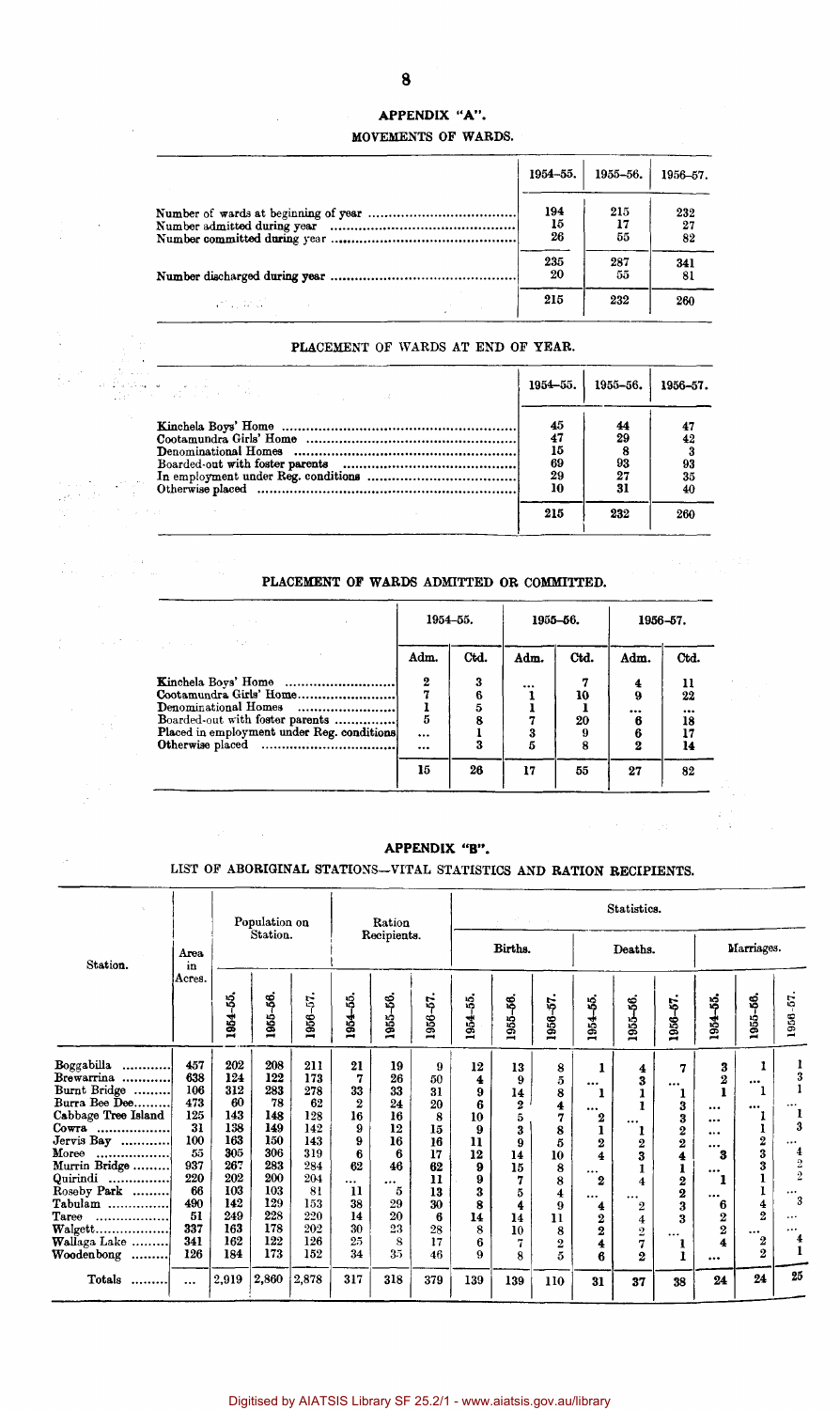## **APPENDIX "C".**

## LIST OF ABORIGINAL RESERVES—PARTICULARS OP RATION RECIPIENTS.

| Station or Reserve. | Area. |              | Population on Station or Reserve. |          | Ration Recipients. |           |               |  |
|---------------------|-------|--------------|-----------------------------------|----------|--------------------|-----------|---------------|--|
|                     |       | 1954-55.     | 1955-56.                          | 1956-57. | 1954-55.           | 1955-56.  | 1956-57.      |  |
|                     | 142   | 52           | 42                                | 52       | $\ddotsc$          |           |               |  |
| Bellbrook           | 96    | 106          | 90                                | 93       | 17                 | 12        | В             |  |
| Bourke              | 34    | 55           | 15                                | 45       |                    |           |               |  |
|                     | 36    | 163          | 171                               | 79       | 10                 |           |               |  |
| Brungle             | 12    | 34           | 34                                | 30       | $\cdots$           | $\ddotsc$ |               |  |
| Coff's Harbour      | 6     | New Reserve  |                                   | 108      |                    |           | 5             |  |
|                     | 16    | 72           | 69                                | 82       | $\mathbf{u}$       | 9         | 12            |  |
|                     | 20    | New Reserve  |                                   | 40       | $\cdots$           | $\cdots$  | 20            |  |
|                     | 10    | 54           | 84                                | 86       | 4                  | 5         |               |  |
|                     | 24    | 120          | 105                               | 94       |                    |           |               |  |
|                     | 200   | 49           | 49                                | 61       |                    |           |               |  |
|                     | 18    | 63           | 31                                | 21       |                    | .         |               |  |
| Forster             | 19    | 97           | 94                                | 87       |                    |           |               |  |
|                     | 80    | 128          | 128                               | 135      | <br>2              | <br>2     | 2             |  |
| Gulargambone        | 52    | 58           | 132                               | 180      |                    |           |               |  |
|                     | 50    | 53           | 58                                | 43       | <br>               |           | <br>.         |  |
| Kyogle<br>          | 28    | $\mathbf{H}$ | 16                                | 5        |                    | <br>2     |               |  |
|                     | 6     | 159          | 171                               | 178      |                    | 3         | .             |  |
| Moonahcullah<br>    | 232   | 80           | 80                                | 95       |                    |           | .             |  |
| Nambucca Heads      | 70    | 60           | 75                                | 65       |                    | $\cdots$  |               |  |
| Peak Hill           | 7     |              | New Reserve                       | 23       |                    |           | .             |  |
|                     | 100   | 12           | 12                                | 10       |                    |           |               |  |
| Tingha              | 15    | 35           | 34                                |          | .                  |           | $\cdots$      |  |
|                     | 44    | 31           | 31                                | <br>36   | <br>3              | <br>3     | 3             |  |
| Ulgundahi Island    | 100   | 9            | 12                                | 12       |                    |           |               |  |
|                     | 107   | 40           | 54                                | 45       |                    | <br>6     |               |  |
|                     | 100   | 67           | 47                                | 46       | 54                 | 12        | $\cdots$<br>3 |  |
|                     | 75    | 180          | 263                               | 105      | 11                 | 11        | 5             |  |
| Үазэ                | 9     | 45           | 31                                | 24       |                    |           | $\cdots$      |  |
| Total               |       | 1,961        | 1,928                             | 1,880    | 116                | 66        | 64            |  |

## APPENDIX "D".

 $\bar{z}$ 

 $\bar{z}$ 

#### STATEMENTS OF EXPENDITURE.

| $Expenditive$ incurred by the Board—                                                                       |          |          |          |          |
|------------------------------------------------------------------------------------------------------------|----------|----------|----------|----------|
|                                                                                                            | 1955-56. |          | 1956-57. |          |
| Payable from Consolidated Revenue Fund-                                                                    | £        | £        | £        | £        |
|                                                                                                            | 82,741   |          | 78.385   |          |
| Maintenance of Buildings                                                                                   | 8,172    |          | 6,522    |          |
|                                                                                                            | 12,360   |          | 16,298   |          |
| Maintenance of, and assistance to, Aborigines                                                              | 42,320   |          | 48,372   |          |
|                                                                                                            | 2,987    |          | 2,874    |          |
| Purchase of Plant and Equipment                                                                            | 3,073    |          | 3.117    |          |
|                                                                                                            | 151,653  |          | 155,568  |          |
| Payable from General Loan Account-                                                                         |          |          |          |          |
| New Buildings, Station Improvements and Land                                                               | 13,639   | 165,292  | 4,772    | 164,340  |
| Expenditure incurred by other Departments on behalf of the<br>Board-                                       |          |          |          |          |
| Government Stores Department, for purchase of                                                              |          |          |          |          |
| clothing, stores, stationery, and other supplies                                                           | 8,946    |          | 7.746    |          |
| Department of Public Health, for medical fees, etc.<br>Department of Public Works, for telephone services, | 401      |          | 254      |          |
|                                                                                                            | 2,373    |          |          |          |
| $etc.$                                                                                                     |          |          | 3,118    |          |
| New South Wales Real Estate Office, for sanitary                                                           | 7,055    |          |          |          |
| services                                                                                                   |          |          | 11,305   |          |
| Government Printer, for printing and bookbinding                                                           | 4,212    |          | 3,847    |          |
|                                                                                                            |          | 22,987   |          | 26,270   |
|                                                                                                            |          | £188,279 |          | £190.610 |

 $\lambda\in\mathbb{R}^{n\times d}$ 

 $15379 - 2$ 

 $\ddot{\phantom{a}}$ 

 $\bar{z}$